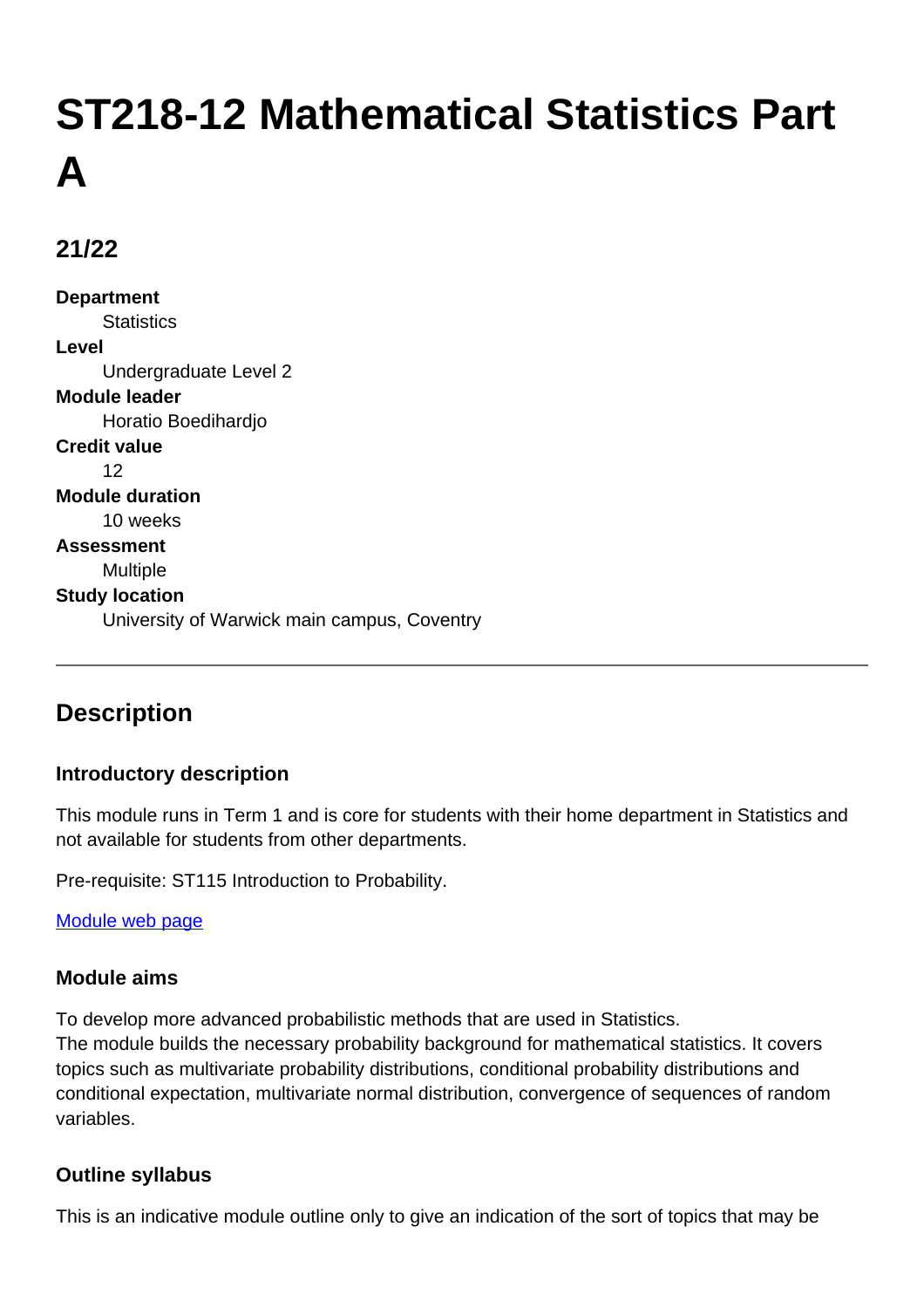covered. Actual sessions held may differ.

Discrete and continuous multivariate distributions. Marginal distributions.

Jacobian transformation formula.

Conditional distributions, conditional expectation and properties.

Moment generating functions for multivariate random variables.

Multivariate Gaussian distribution and properties.

Distributions related to Gaussian distribution: the Chi-squared, Student's and Fisher distributions. Convergence in distribution, convergence in probability and almost sure convergence. Examples. Laws of large numbers.

Central limit theorem.

### **Learning outcomes**

By the end of the module, students should be able to:

- Understand more advance notions of probability needed in mathematical statistics including properties of multivariate Gaussian distributions, the law of large numbers, and the central limit theorem.
- Be able to calculate probabilities and expected values in more complex and sometimes multidimensional contexts.
- To be able to manipulate mathematical statements regarding the limiting behaviour of random sequences.

### **Indicative reading list**

[View reading list on Talis Aspire](http://readinglists.warwick.ac.uk/modules/st218.html)

### **Subject specific skills**

Mathematical, analytical, problem solving

### **Transferable skills**

Analytical, problem solving, investigative skills, communication, good working habits

# **Study**

# **Study time**

Total 120 hours

# **Type Required** Lectures 30 sessions of 1 hour (25%) Tutorials **5** sessions of 1 hour (4%) Private study 61 hours (51%)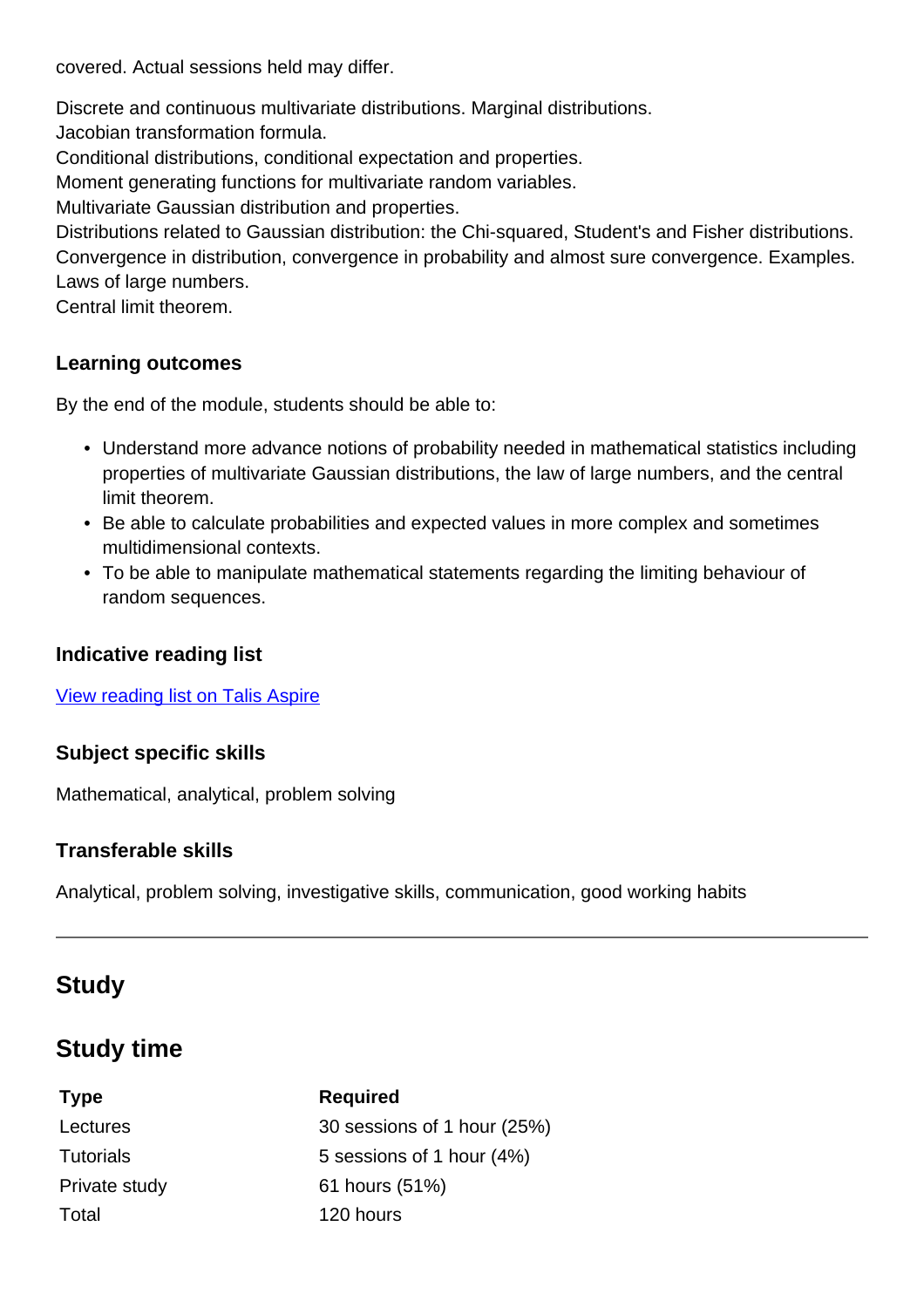| <b>Type</b> | <b>Required</b> |
|-------------|-----------------|
| Assessment  | 24 hours (20%)  |
| Total       | 120 hours       |

### **Private study description**

Weekly revision of lecture notes and materials, wider reading and practice exercises, working on problem sets and preparing for examination.

### **Costs**

No further costs have been identified for this module.

## **Assessment**

You do not need to pass all assessment components to pass the module.

### **Assessment group D2**

|                                                                                                                                                                                                                                                                                                                                                                                                                                                                    | Weighting | <b>Study time</b> |  |  |
|--------------------------------------------------------------------------------------------------------------------------------------------------------------------------------------------------------------------------------------------------------------------------------------------------------------------------------------------------------------------------------------------------------------------------------------------------------------------|-----------|-------------------|--|--|
| Multiple Choice Quiz 1                                                                                                                                                                                                                                                                                                                                                                                                                                             | 3%        | 4 hours           |  |  |
| A multiple choice quiz which will take place during the term that the module is delivered.                                                                                                                                                                                                                                                                                                                                                                         |           |                   |  |  |
| <b>Multiple Choice Quiz 2</b>                                                                                                                                                                                                                                                                                                                                                                                                                                      | 3%        | 4 hours           |  |  |
| A multiple choice quiz which will take place during the term that the module is delivered.                                                                                                                                                                                                                                                                                                                                                                         |           |                   |  |  |
| <b>Multiple Choice Quiz 3</b>                                                                                                                                                                                                                                                                                                                                                                                                                                      | 4%        | 4 hours           |  |  |
| A multiple choice quiz which will take place during the term that the module is delivered.                                                                                                                                                                                                                                                                                                                                                                         |           |                   |  |  |
| Written assignment                                                                                                                                                                                                                                                                                                                                                                                                                                                 | 10%       | 12 hours          |  |  |
| The assignment will contain a number of questions for which solutions and / or written responses<br>will be required. The preparation and completion time noted below refers to the amount of time in<br>hours that a well-prepared student who has attended lectures and carried out an appropriate<br>amount of independent study on the material could expect to spend on this assignment. You will<br>write your answers on paper and submit it as instructed. |           |                   |  |  |
| On-campus Examination                                                                                                                                                                                                                                                                                                                                                                                                                                              | 80%       |                   |  |  |
| Full marks may be obtained by correctly answering Question 1 from Part I and two complete<br>questions from Part II.                                                                                                                                                                                                                                                                                                                                               |           |                   |  |  |
| Candidates may attempt all questions. Marks will be awarded for the answer to Question 1 from<br>Part I and                                                                                                                                                                                                                                                                                                                                                        |           |                   |  |  |
| the best two answers to questions from Part II only.                                                                                                                                                                                                                                                                                                                                                                                                               |           |                   |  |  |
| ~Platforms - Moodle                                                                                                                                                                                                                                                                                                                                                                                                                                                |           |                   |  |  |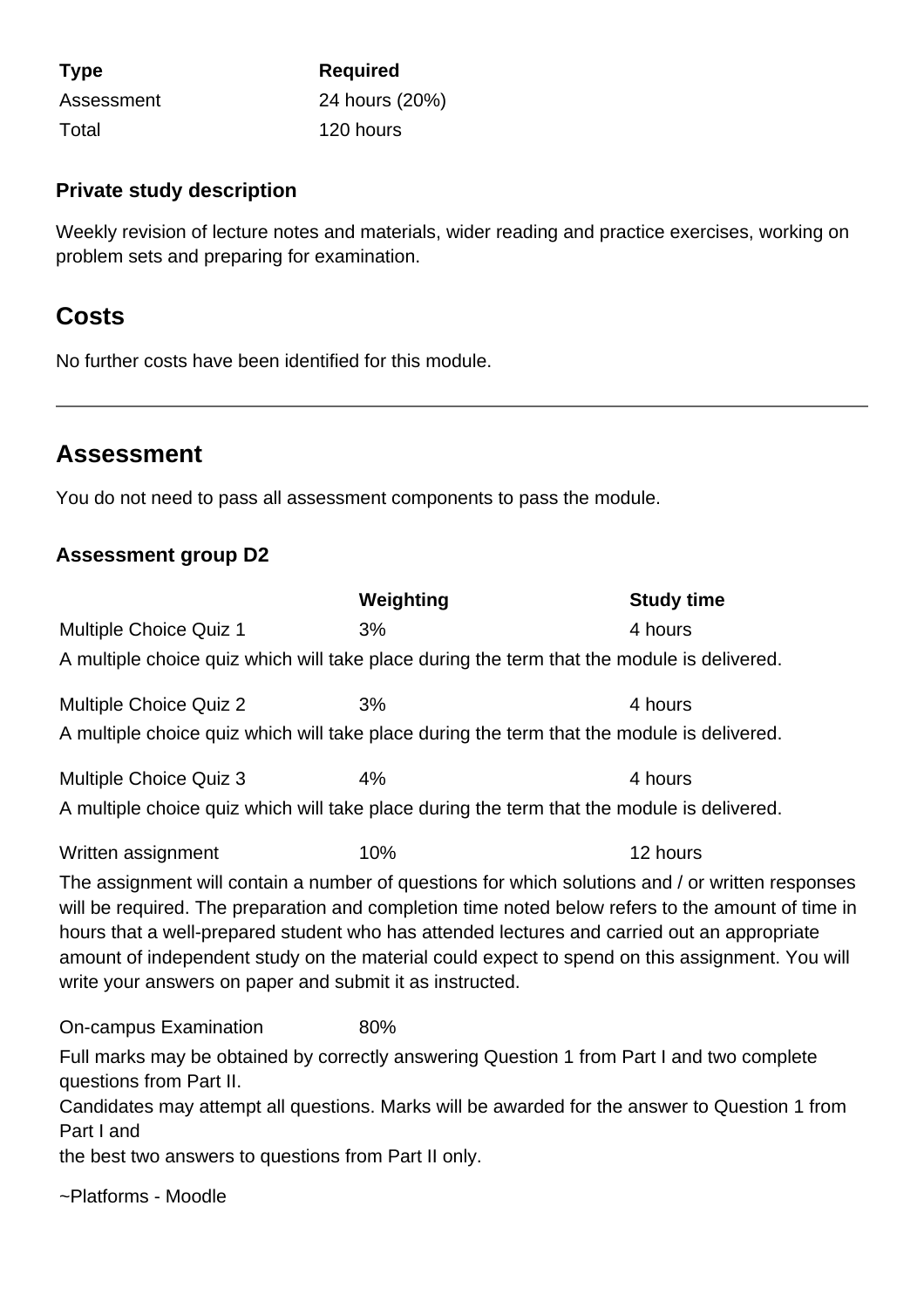• Answerbook Pink (12 page)

### **Assessment group R1**

|                                                                                                                      | Weighting | <b>Study time</b> |
|----------------------------------------------------------------------------------------------------------------------|-----------|-------------------|
| <b>On-campus Examination - Resit</b>                                                                                 | 100%      |                   |
| Full marks may be obtained by correctly answering Question 1 from Part I and two complete<br>questions from Part II. |           |                   |
| Candidates may attempt all questions. Marks will be awarded for the answer to Question 1 from<br>Part I and          |           |                   |
| the best two answers to questions from Part II only.                                                                 |           |                   |
| ~Platforms - Moodle                                                                                                  |           |                   |

• Answerbook Pink (12 page)

### **Feedback on assessment**

Answers to problems sets will be marked and returned to you in a tutorial or seminar taking place the following week when you will have the opportunity to discuss it.

Solutions and cohort level feedback will be provided. The results of the January examination and cohort level examination feedback will be available in week 10 of term 2.

[Past exam papers for ST218](https://warwick.ac.uk/exampapers?q=ST218)

# **Availability**

### **Post-requisite modules**

If you pass this module, you can take:

- EC338-15 Econometrics 2: Microeconometrics
- EC306-15 Econometrics 2: Time Series
- ST409-15 Medical Statistics with Advanced Topics
- ST332-15 Medical Statistics

### **Anti-requisite modules**